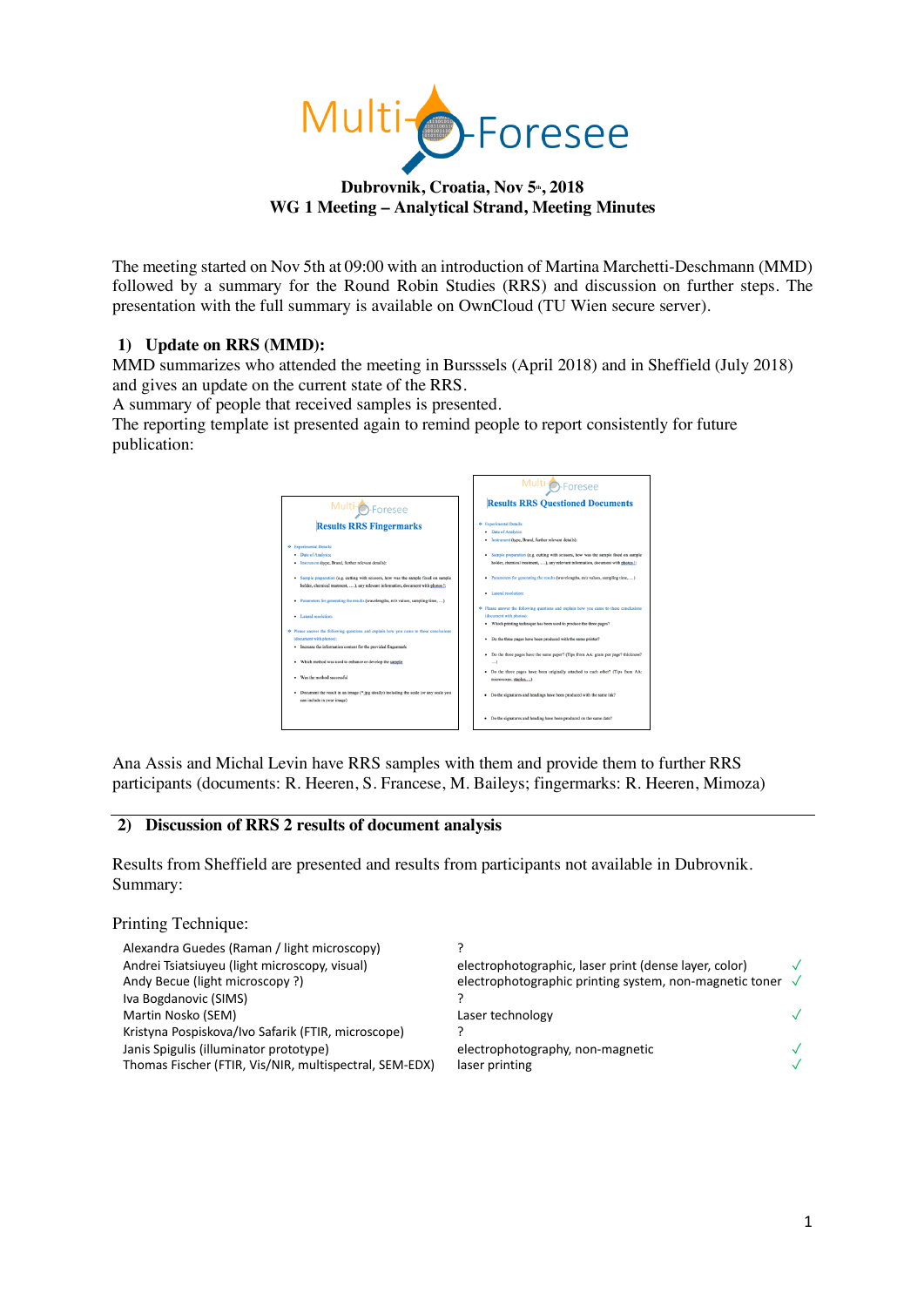# Same Printer?

| Alexandra Guedes (Raman / light microscopy)            | no: page 1+3 vs page 2 (spectra, ink)                 |           |
|--------------------------------------------------------|-------------------------------------------------------|-----------|
| Andrei Tsiatsiuyeu (light microscopy)                  | no: page 1+3 vs page 2 (strokes)                      |           |
| Andy Becue (light microscopy?)                         | no: page 1+3 vs page 2 (toner morphology)             | $\sqrt{}$ |
| Iva Bogdanovic (SIMS)                                  | no: page 1+3 vs page 2 (m/z ions, x-ray energy)       | $\sqrt{}$ |
| Martin Nosko (REM)                                     | no: page 1+3 vs page 2 (morphology)                   |           |
| Kristyna Pospiskova/Ivo Safarik (FTIR, microscope)     | no: page 1+3 vs page 2 (% toner similarity)           | $\sqrt{}$ |
| Janis Spigulis (illuminator prototype)                 | no: page 1+3 vs page 2 (gloss, satellites, defects) √ |           |
| Thomas Fischer (FTIR, Vis/NIR, multispectral, SEM-EDX) | no: page 1+3 vs page 2 (spectra)                      |           |

## Same paper:

| Alexandra Guedes (Raman / light microscopy)                                                      |                                                                                              |            |
|--------------------------------------------------------------------------------------------------|----------------------------------------------------------------------------------------------|------------|
| Andrei Tsiatsiuyeu (light microscopy, visual)<br>Andy Becue (light microscopy?)                  | page 2 different from page 1+3 (color, micro-relief, weight) $\sqrt$<br>no (explanation?)    |            |
| Iva Bogdanovic (SIMS)                                                                            |                                                                                              |            |
| Martin Nosko (Spectrophotometer)                                                                 | page 2 different (brightness, printing footprints)                                           |            |
| Kristyna Pospiskova/Ivo Safarik (FTIR, microscope)                                               |                                                                                              |            |
| Janis Spigulis (illuminator prototype)<br>Thomas Fischer (FTIR, Vis/NIR, multispectral, SEM-EDX) | page 2 different (brightness)<br>different paper (thickness, spectra (all three pages diff)) | $\sqrt{X}$ |

#### Originally attached to each other?

Kristyna Pospiskova/Ivo Safarik (FTIR, microscope)<br>Janis Spigulis (illuminator prototype) ? Janis Spigulis (illuminator prototype)<br>Thomas Fischer (FTIR, Vis/NIR, multispectral, SEM-EDX) ? Thomas Fischer (FTIR, Vis/NIR, multispectral, SEM-EDX) ?

| Alexandra Guedes (Raman / light microscopy)            |                                      |  |
|--------------------------------------------------------|--------------------------------------|--|
| Andrei Tsiatsiuyeu (light microscopy, visual)          | Page 1+3 stapled 2-times             |  |
| Andy Becue (light microscopy?)                         | Page 1+3 stapled twice               |  |
| Iva Bogdanovic (SIMS)                                  | Page 1+3 stapled twice               |  |
| Martin Nosko (Spectrophotometer)                       | Page 1+3 stapled twice               |  |
| Kristyna Pospiskova/Ivo Safarik (FTIR, microscope)     | Page 1+3 stapled twice               |  |
| Janis Spigulis (illuminator prototype)                 | Page 1+3 stapled twice               |  |
| Thomas Fischer (FTIR, Vis/NIR, multispectral, SEM-EDX) | not answered with applied techniques |  |

#### Same ink?

| Alexandra Guedes (Raman / light microscopy)            | yes - same Raman spectrum                                                                    | X              |
|--------------------------------------------------------|----------------------------------------------------------------------------------------------|----------------|
| Andrei Tsiatsiuyeu (light microscopy, visual)          | no (with help of Thinlayer Chrom;<br>liquid ink - "A-2" ballpoint pen, "A-1", "A-3" gel pen. |                |
|                                                        | pastes: "B-1", "B-2", "B-3" do not differ,                                                   |                |
|                                                        | "C-1", "C-3" differ from the paste "C-2")                                                    |                |
| Andy Becue (light microscopy?)                         | no (ball point pen vs liquid ink, no ink differentiation)                                    |                |
| Iva Bogdanovic (SIMS)                                  | no (on all three pages: PB15:3, Basic Violet 3 BV3,                                          |                |
|                                                        | Basic Violet 3 BV3 + Basic Blue 26 BB26)                                                     | $\checkmark$   |
| Martin Nosko (Spectrophotometer)                       | Conclusion is missing                                                                        | $\checkmark$ X |
| Kristyna Pospiskova/Ivo Safarik (FTIR, microscope)     | sign $1 + 3 -$ all same ink, sign 1 different on page 2;                                     |                |
|                                                        | inks not compared versus each other                                                          | $\checkmark$   |
| Janis Spigulis (illuminator prototype)                 | unclear answer (ballpoint, different ink for all sign.,                                      |                |
|                                                        | no diff between pages)                                                                       | $\checkmark$ X |
| Thomas Fischer (FTIR, Vis/NIR, multispectral, SEM-EDX) | contradictive answers                                                                        | √ X            |
| Same day (aging)?                                      |                                                                                              |                |
| Alexandra Guedes (Raman / light microscopy)            |                                                                                              |                |
| Andrei Tsiatsiuyeu (light microscopy, visual)          |                                                                                              |                |
| Andy Becue (light microscopy?)                         |                                                                                              |                |
| Iva Bogdanovic (SIMS)                                  |                                                                                              |                |
| Martin Nosko (Spectrophotometer)                       |                                                                                              |                |
| Kristyna Pospiskova/Ivo Safarik (FTIR, microscope)     |                                                                                              |                |

Ana Assis provides all pensciles used for analysis, WG members can make reference samples (ink database).